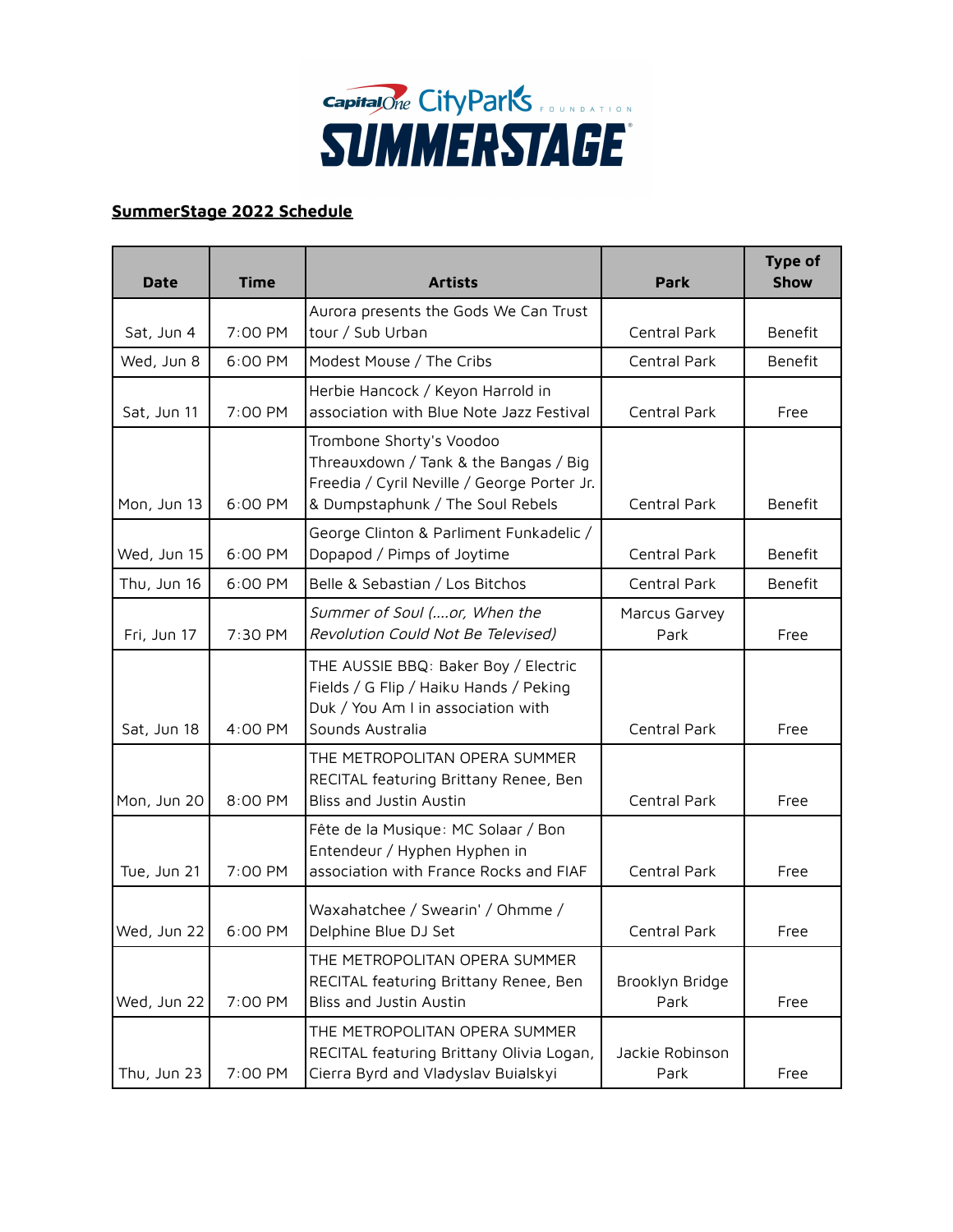

| Thu, Jun 23 | 6:00 PM | Lawrence & MisterWives Sounds of<br>Summer Tour / Winetka Bowling League                                                           | Central Park                       | Benefit        |
|-------------|---------|------------------------------------------------------------------------------------------------------------------------------------|------------------------------------|----------------|
| Sat, Jun 25 | 4:00 PM | THE METROPOLITAN OPERA SUMMER<br>RECITAL featuring Brittany Olivia Logan,<br>Cierra Byrd and Vladyslav Buialskyi                   | Williamsbridge<br>Oval Park        | Free           |
| Sat, Jun 25 | 4:00 PM | Queens Live! : Action Bronson                                                                                                      | Flushing<br>Meadows-Corona<br>Park | Free           |
| Sat, Jun 25 | 7:00 PM | Stephanie Mills / Keni Burke / Ted<br>Smooth / DJ J-Ronin                                                                          | Coney Island<br>Amphitheater       | Free           |
| Sun, Jun 26 | 4:00 PM | Monobloco / Nailah Blackman / DJ<br>Patricktor4                                                                                    | Flushing<br>Meadows-Corona<br>Park | Free           |
| Mon, Jun 27 | 7:00 PM | THE METROPOLITAN OPERA SUMMER<br>RECITAL featuring Brittany Olivia Logan,<br>Cierra Byrd and Vladyslav Buialskyi                   | Socrates Sculpture<br>Park         | Free           |
| Wed, Jun 29 | 7:00 PM | THE METROPOLITAN OPERA SUMMER<br>RECITAL featuring Brittany Olivia Logan,<br>Cierra Byrd and Vladyslav Buialskyi                   | Cloves Lakes Park                  | Free           |
| Sat, Jul 2  | 6:00 PM | Patrick Watson with Attacca Quartet /<br>Elisapie / La Force in association with<br>the Consulate General of Canada in New<br>York | Central Park                       | Free           |
| Sun, Jul 3  | 7:00 PM | Michael Franti & Spearhead                                                                                                         | Central Park                       | <b>Benefit</b> |
| Wed, Jul 6  | 6:00 PM | Barenaked Ladies Last Summer On<br>Earth Tour / Gin Blossoms / Toad the<br>Wet Sprocket                                            | Central Park                       | Benefit        |
| Fri, Jul 8  | 7:00 PM | Universal Latino Presents: New<br>Generation! in association with the<br>LAMC                                                      | Coney Island<br>Amphitheater       | Free           |
| Sat, Jul 9  | 3:00 PM | Carla Morrison / Love of Lesbian /<br>Dannylux / Canyon Cody DJ Set in<br>association with LAMC                                    | Central Park                       | Free           |
| Sun, Jul 10 | 7:00 PM | KOREA GAYOJE: Brave Girls / Golden<br>Child / AleXa in association with the<br>Korean Cultural Center New York                     | Central Park                       | Free           |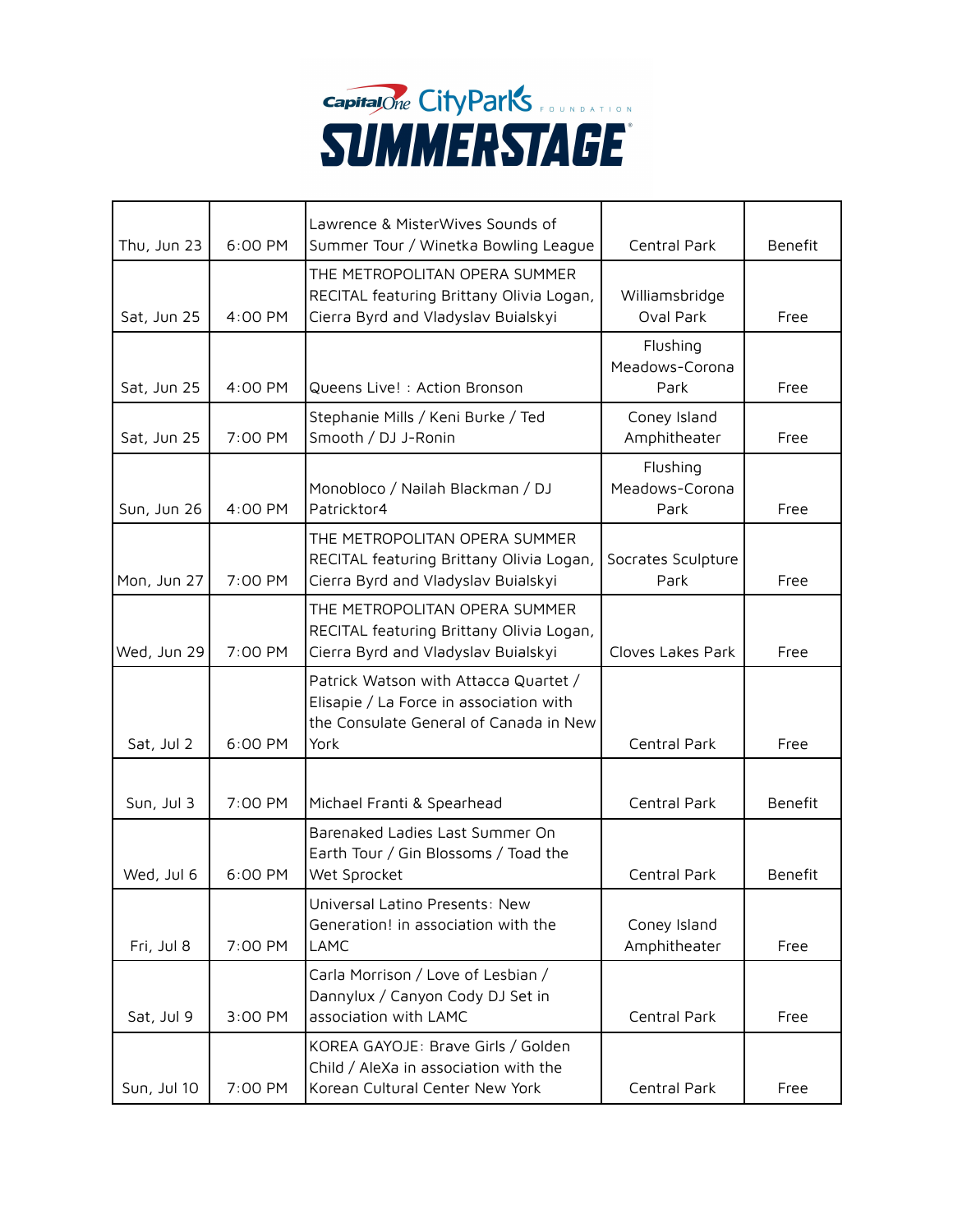

| Sun, Jul 10 | 7:00 PM | Puerto Rican Power / Domingo<br>Quinones / Lower East Salsa                                                                                                                                                                                          | Coney Island<br>Amphitheater       | Free           |
|-------------|---------|------------------------------------------------------------------------------------------------------------------------------------------------------------------------------------------------------------------------------------------------------|------------------------------------|----------------|
| Wed, Jul 13 | 8:00 PM | Art Move Concept/ Passionfruit Dance<br>Company                                                                                                                                                                                                      | Central Park                       | Free           |
| Fri, Jul 15 | 6:00 PM | Nai Ni Chen Dance Company/ ALL ARTS<br>"Past, Present, Future" featuring<br>Ayodele Casel and Les Ballet Afrik                                                                                                                                       | Flushing<br>Meadows-Corona<br>Park | Free           |
| Sat, Jul 16 | 7:00 PM | Revive Big Band feat. Thaïs Lona and<br>friends / Melanie Charles / Erika the DJ                                                                                                                                                                     | Central Park                       | Free           |
| Sat, Jul 16 | 6:00 PM | ChocQuibTown / Nanpa Basico / Salt<br>Cathedral DJ Set in association with<br>New Latin Wave                                                                                                                                                         | Flushing<br>Meadows-Corona<br>Park | Free           |
| Sun, Jul 17 | 6:00 PM | Ney Matogrosso / Francisco El Hombre /<br>Fado Bicha / Surma DJ Set in association<br>with Arte Institute                                                                                                                                            | Central Park                       | Free           |
| Sun, Jul 17 | 7:00 PM | Doo Wop on the Boardwalk feat. The<br>Brooklyn Bridge / Jay Siegel's Tokens /<br>The Crystals / Charlie Thomas' Drifters<br>w/ Jeff Hall / Larry Chance & The Earls /<br>The Capris / Bobby Wilson Son of Jackie<br>Wilson / backed by the Coda Band | Coney Island<br>Amphitheater       | Free           |
| Wed, Jul 20 | 7:00 PM | Cory Henry / Thee Sacred Souls /<br>Rustam Ospanoff DJ Set                                                                                                                                                                                           | Central Park                       | Free           |
| Thu, Jul 21 | 6:00 PM | MIKE's Young World 2 with Special<br>Guests Slick Rick, TisaKorean                                                                                                                                                                                   | Von King Park                      | Free           |
| Thu, Jul 21 | 6:00 PM | Lucy Dacus / Hop Along                                                                                                                                                                                                                               | Central Park                       | <b>Benefit</b> |
| Fri, Jul 22 | 6:00 PM | Dallas Black Dance Theatre                                                                                                                                                                                                                           | Von King Park                      | Free           |
| Sat, Jul 23 | 3:00 PM | Everyday People feat. WurlD                                                                                                                                                                                                                          | Central Park                       | Free           |
| Sat, Jul 23 | 6:00 PM | Sampa The Great / Pink Siifu / AQ (DJ<br>Set) in association with meanred                                                                                                                                                                            | Von King Park                      | Free           |
| Sun, Jul 24 | 6:00 PM | Black Midi / Sal Valentinetti / Alisa Ali DJ<br>Set / hosted by Sarah Squirm                                                                                                                                                                         | Central Park                       | Free           |
| Sun, Jul 24 | 4:00 PM | A Party Called Rosie Perez                                                                                                                                                                                                                           | Von King Park                      | Free           |
| Wed, Jul 27 | 7:00 PM | Parcels In Concert                                                                                                                                                                                                                                   | Central Park                       | Benefit        |
| Thu, Jul 28 | 7:00 PM | Caribou / Ela Minus / Toribio DJ Set in                                                                                                                                                                                                              | Central Park                       | Free           |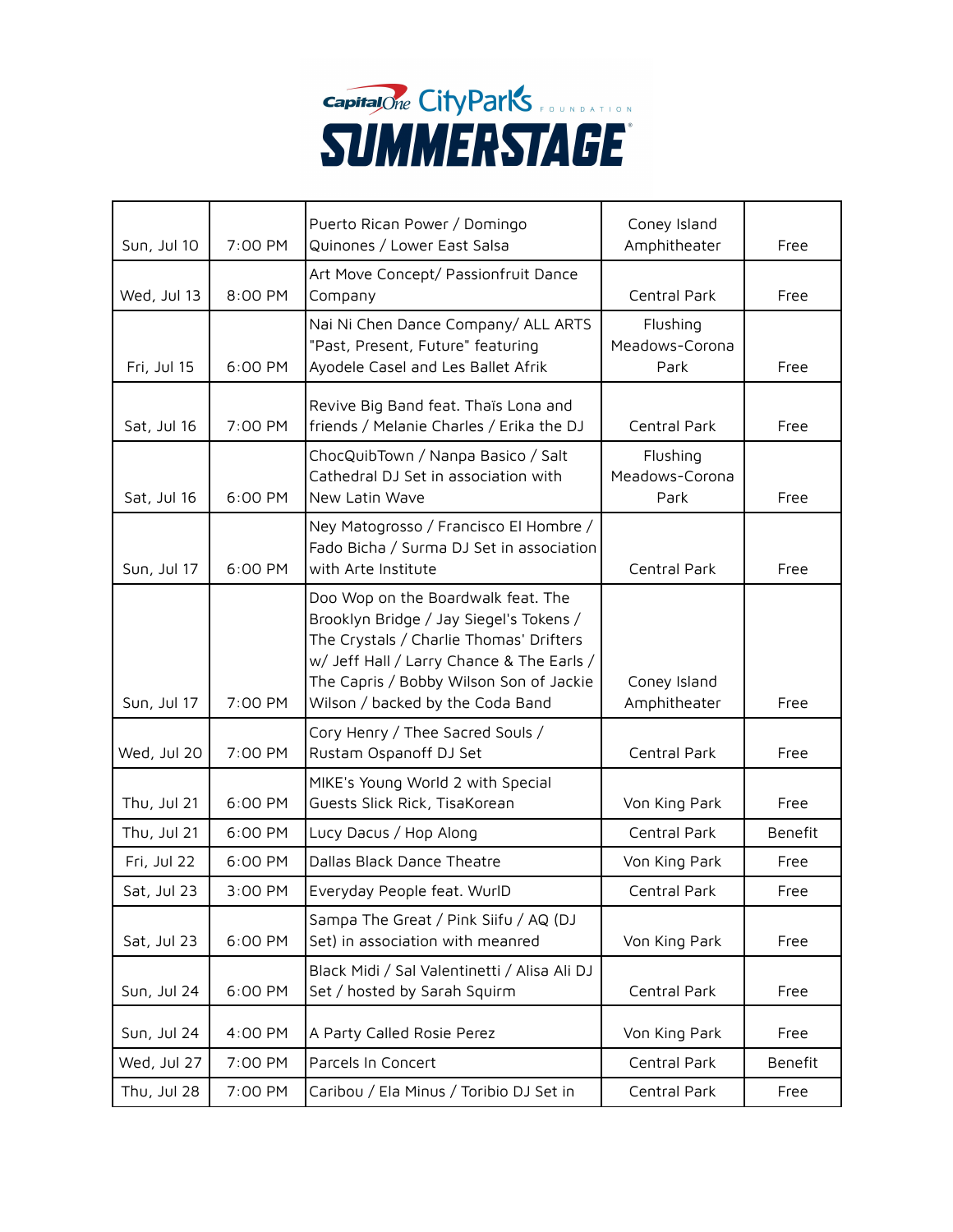

|             |         | association with meanred                                                                                                                                                                          |                              |         |
|-------------|---------|---------------------------------------------------------------------------------------------------------------------------------------------------------------------------------------------------|------------------------------|---------|
| Sat, Jul 30 | 6:00 PM | Saba / Eryn Allen Kane / theMIND /<br>Zillion (DJ Set) in association with<br>moveforward music                                                                                                   | Central Park                 | Free    |
| Sun, Jul 31 | 6:00 PM | Sons of Kemet / Makaya McCraven /<br>L'Rain / DJ Lindsey                                                                                                                                          | Central Park                 | Free    |
| Wed, Aug 3  | 6:00 PM | Film Screening: Mija / Performances by:<br>Helado Negro / Silvana Estrada / Doris<br>Anahí / Jacks Haupt                                                                                          | Central Park                 | Free    |
| Thu, Aug 4  | 5:00 PM | Budos Band / Rogê / hosted by Tom<br>Ferrie in association with Maker Park<br>Radio                                                                                                               | Corporal<br>Thompson Park    | Free    |
| Thu, Aug 4  | 6:00 PM | Andy Grammar and Fitz & the Tantrums<br>with Breland                                                                                                                                              | Central Park                 | Benefit |
| Fri, Aug 5  | 6:00 PM | Maimouna Keita African Dance<br>Company                                                                                                                                                           | Corporal<br>Thompson Park    | Free    |
| Sat, Aug 6  | 3:00 PM | Basement Bhangra 25th Birthday Bash:<br>DJ Rekha / Jasmine Sandlas / Red<br>Baraat / Ganavya / Raaginder / David<br>Sharma / Sikh Knowledge / DJ Ushka /<br>ZEEMUFFIN / Ajna Dance / Rajuju Brown | Central Park                 | Free    |
| Sat, Aug 6  | 5:00 PM | Ana Tijoux / Meridian Brothers /<br>Bembona DJ Set                                                                                                                                                | Corporal<br>Thompson Park    | Free    |
| Sun, Aug 7  | 3:00 PM | "El Rey Supremo" Luis Vargas / El Gran<br>Alcover / Grupo D'Ahora                                                                                                                                 | Central Park                 | Free    |
| Sun, Aug 7  | 4:00 PM | Staten Island celebrates Jessie Lee<br>Daniels with Force MDs & Friends DJ S1<br>and Fred "Bugsy" Buggs                                                                                           | Corporal<br>Thompson Park    | Free    |
| Thu, Aug 11 | 7:00 PM | Tony Vega / George Lamond / Uptown<br>Vinyl Supreme                                                                                                                                               | Crotona Park                 | Free    |
| Thu, Aug 11 | 7:00 PM | Spread Love Hip-Hop Jam Hosted by<br>Ralph McDaniels (Video Music Box) /<br>Special Ed / Brand Nubian / Smif n<br>Wesson / Black Sheep 4k / Girl Codee /<br>Sweet Tee / DJ Scratch / Kool Herc    | Coney Island<br>Amphitheater | Free    |
| Fri, Aug 12 | 6:00 PM | Urban Bush Women / Cheri L. Stokes                                                                                                                                                                | Crotona Park                 | Free    |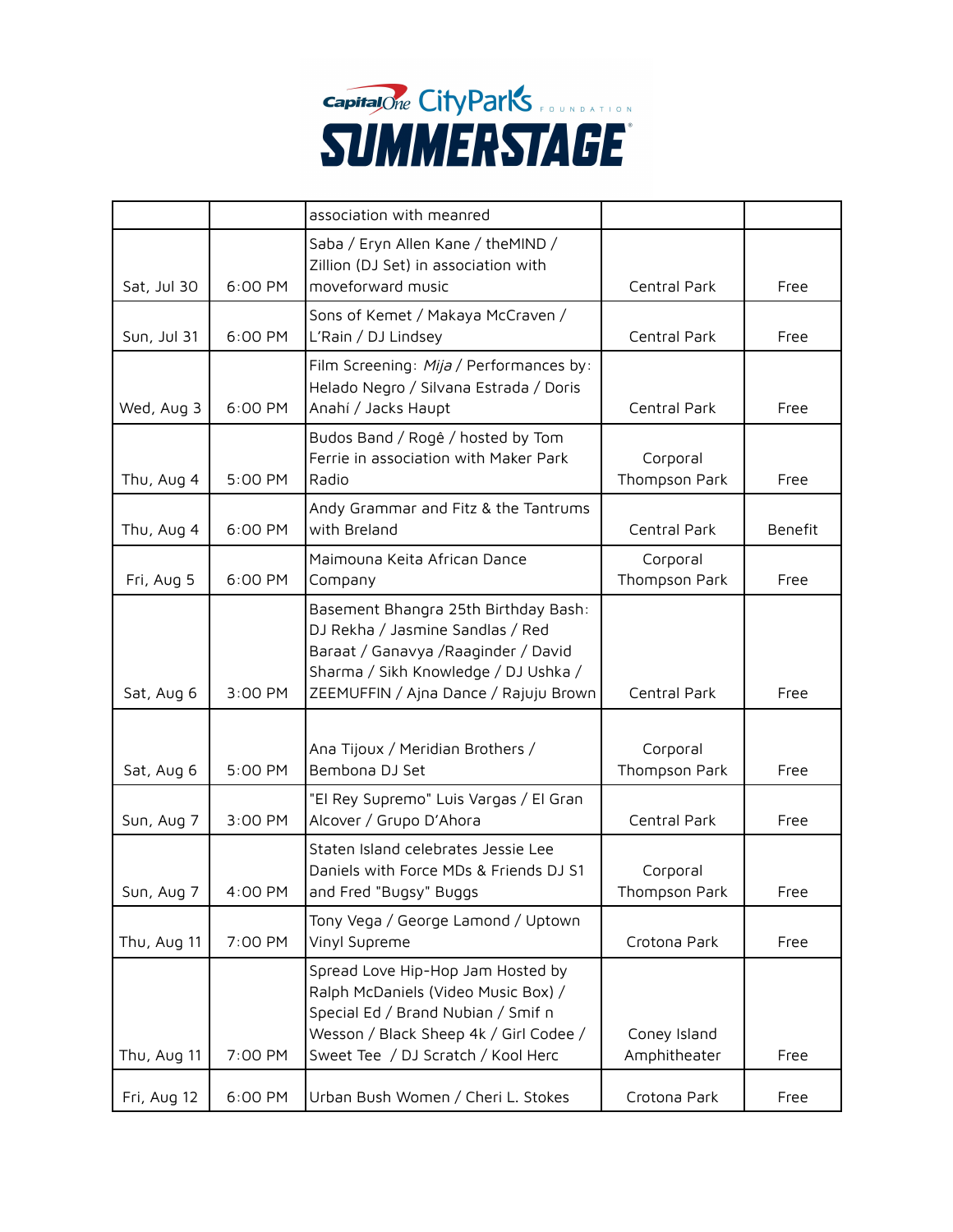

|             |         | VP Records presents Dancehall meets                                                                                                                                                                                                                                                           |                       |         |
|-------------|---------|-----------------------------------------------------------------------------------------------------------------------------------------------------------------------------------------------------------------------------------------------------------------------------------------------|-----------------------|---------|
| Sat, Aug 13 | 7:00 PM | Hip Hop 90s style: Wayne Wonder and<br>more / hosted by Ralph McDaniels                                                                                                                                                                                                                       | Central Park          | Free    |
| Sat, Aug 13 | 7:00 PM | Shatta Wale / Wiyaala / DJ FreshyK                                                                                                                                                                                                                                                            | Crotona Park          | Free    |
| Sun, Aug 14 | 6:00 PM | Patoranking / Flavour / Juls / Superhero<br>DJ Jon Quick & friends with co-hosts<br>Lisa Yaro & Osei The Dark Secret                                                                                                                                                                          | Central Park          | Free    |
| Sun, Aug 14 | 4:00 PM | Kid Capri's Block Party Live feat. Vina<br>Love and The Hoodies                                                                                                                                                                                                                               | Crotona Park          | Free    |
| Thu, Aug 18 | 7:00 PM | The Last Poets / Impact Repertory<br>Theatre & The Harlem Bomb Shelter / DJ<br>Greg Caz in association with Jazzmobile                                                                                                                                                                        | Marcus Garvey<br>Park | Free    |
| Fri, Aug 19 | 6:00 PM | OMAR Edwards   Tap Master / LaTasha<br>Barnes Dance in association with<br>Jazzmobile                                                                                                                                                                                                         | Marcus Garvey<br>Park | Free    |
| Sat, Aug 20 | 6:00 PM | MAROONS & SUFFRAGETTES: A GREG<br>TATE TRIBUTE CONCERT<br>CELEBRATING THE 20TH ANNIVERSARY<br>OF BURNT SUGAR/DANZ<br>A Tate Family program featuring Burnt<br>Sugar/Danz, Burnt Sugar The Arkestra<br>Chamber, Harriet Tubman, Resistance<br>Revival Chorus, Bardo Steppers, and DJ<br>Reborn | Marcus Garvey<br>Park | Free    |
| Sat, Aug 20 | 6:00 PM | The Wild Hearts Tour with Sharon Van<br>Etten / Angel Olsen / Julien Baker with<br>Special Guest Spencer.                                                                                                                                                                                     | Central Park          | Benefit |
| Sun, Aug 21 | 6:00 PM | The Wild Hearts Tour with Sharon Van<br>Etten / Angel Olsen / Julien Baker with<br>Special Guest Spencer.                                                                                                                                                                                     | Central Park          | Benefit |
| Sun, Aug 21 | 4:00 PM | Red Alert & friends feat. Case and Wil<br>Traxx                                                                                                                                                                                                                                               | Marcus Garvey<br>Park | Free    |
| Tue, Aug 23 | 6:00 PM | The Decemberists - Arise from the<br>Bunkers / Brigid Mae Power                                                                                                                                                                                                                               | Central Park          | Benefit |